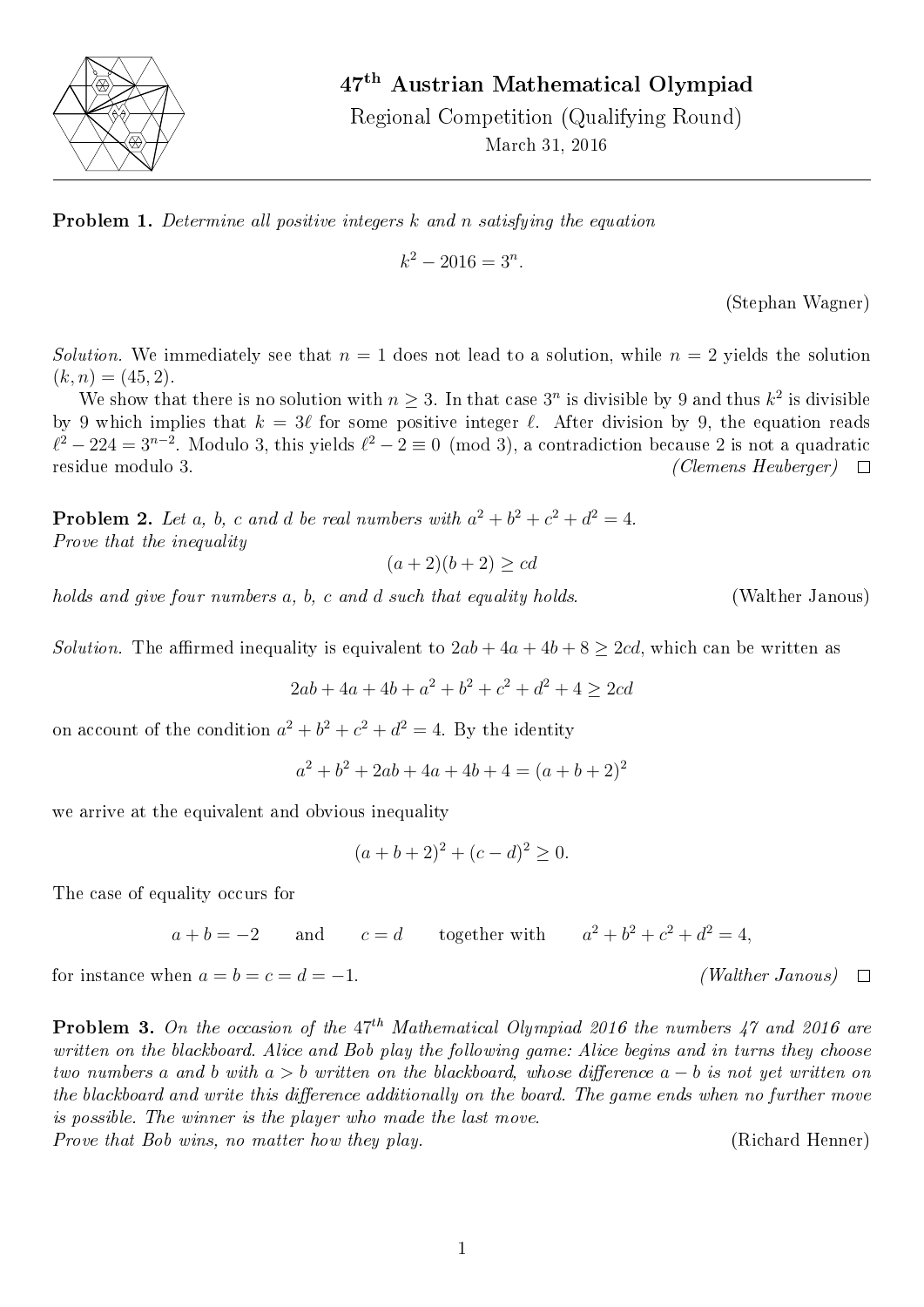*Solution.* We consider the set B of the numbers on the blackboard at the end of the game. It is clear that  $B \subseteq \{1, \ldots, 2016\}$ . Let  $m = \min B$  and  $n \in B$ . We claim that  $m \mid n$ . Otherwise, write  $n = qm + r$ with  $0 \lt r \lt m$ . By induction on k, we have  $n - km \in B$  for  $0 \lt k \lt q$  (because no more moves are possible, these numbers must be on the blackboard). Thus  $r = n - qm \in B$ , which contradicts the minimality of  $m$ .

We conclude that  $m \mid 1 = \gcd(2016, 47) \in B$ . By induction on  $\ell$ , we have  $n - \ell \in B$  for  $0 \le \ell \le 2015$ . This also implies that  $B = \{1, \ldots, 2016\}.$ 

As 2 numbers had been on the blackboard at the beginning of the game, the game ends after 2014 moves when all other numbers have been written. Therefore, Bob wins after move 2014.

(Clemens Heuberger)  $\Box$ 

<span id="page-1-0"></span>**Problem 4.** Let ABC be a triangle with  $AC > AB$  and circumcenter O. The tangents to the circumcircle at A and B intersect at T. The perpendicular bisector of the side BC intersects side AC at S.

- (a) Prove that the points  $A, B, O, S$  and  $T$  lie on a common circle.
- (b) Prove that the line ST is parallel to the side BC.

(Karl Czakler)

Solution. Since AT and BT are perpendicular to AO and BO, the points A, B, T and O lie on a circle  $k_1$  by Thales' theorem. By the central angle theorem we have  $\angle AOB = 2\gamma$ . Since BCS is an isoceles triangle, we find  $\angle BCS = \angle CBS = \gamma$ . Now  $\angle ASB = 2\gamma$ , because an exterior angle of a triangle equals the sum of the other two interior angles. Thus

$$
\angle ASB = 2\gamma = \angle AOB,
$$

and by the inscribed angle theorem we find that the points A, B, S und O lie on a circle  $k_2$ . Since the circles  $k_1$  and  $k_2$  have the three points A, B and O in common, we have  $k_1 = k_2$  and the points A, B, O, S and T lie on a circle.

Finally we have  $\angle TSB = \angle TOB = \gamma = \angle SBC$ , from which it follows that ST is parallel to BC. (Karl Czakler)  $\Box$